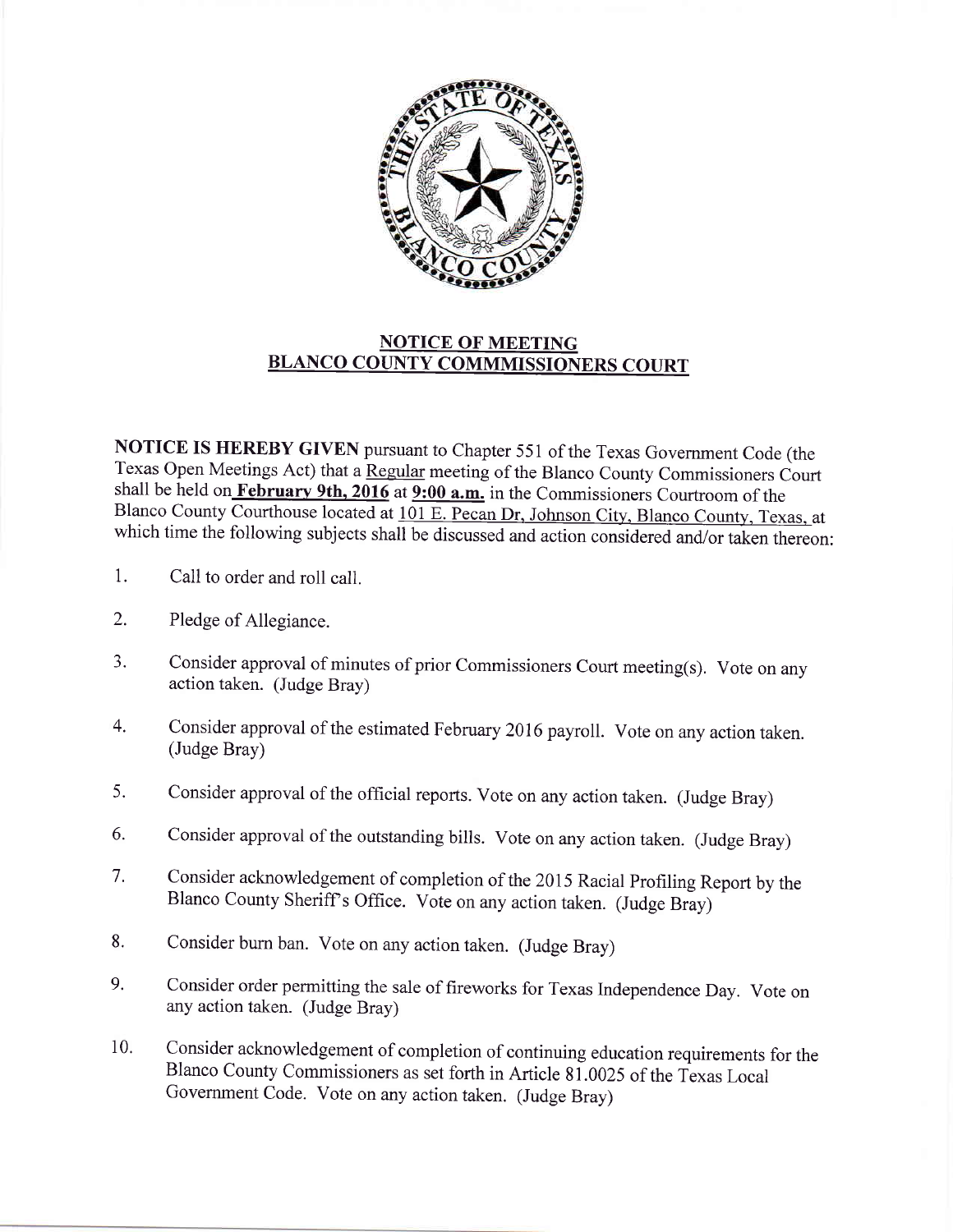- 11. Consider resolution approving the submission of a grant application to the Office of the Governor, Criminal Justice Division for a Computer Assisted Dispatch System. Vote on any action taken. (Commissioner Liesmann)
- Consider resolution approving the submission of a grant application to the Office of the Governor, Criminal Justice Division for Upgraded Radio Repeater Equipment. Vote on any action taken. (Commissioner Liesmann) t2.
- Consider authorization for Commissioner Granberg to hire a consulting engineer to study the feasibility of low water crossing improvements on Chimney Valley Rd in Pct. 4. Vote on any action taken. (Commissioner Granberg) 13.
- Consider vacating the 2012 replat of Lots 4, 5 and Park Tract in the Friday Mountain Ranch subdivision due to improper processing. Vote on any action taken. (Judge Bray) 14.
- Consider revision to the Blanco County Subdivision Regulations regarding plat Revision(s) to comply with changes in Local Government Code232.009. Vote on anv action taken. (Judge Bray) 15.
- Adjourn. 16.

 $\mathsf{c}^{\mathsf{H}\mathsf{h}}$ SIGNED this the  $\geq$  day of  $, 20/6.$ 

Brett Bray, County Judge Blanco County, Texas

## POSTING CERTIFICATE

I, the undersigned, do hereby certify that the above Notice of Meeting, or a true and correct copy thereof, was posted in the Blanco County Courthouse, located at 101 E. Pecan Dr in Johnson City, Blanco County, Texas, at a  $\underbrace{\bigcirc \uparrow h}_{\text{clayer}}$  day of  $\underbrace{\bigcirc \downarrow \phi \land \phi \land \phi \land \phi}_{\text{Chapter 551 of the Texas Government Code}}$ , 20  $\underbrace{\bigcirc \downarrow \phi}_{\text{cat}}$  at  $\mathbb{R}$  $\sum$ .m. in compliance with

 $S$ IGNED this the day of  $20$ 

Printed Name: M. Kathryn Strickland Title: Administrative Assistant, Blanco Co. Judge